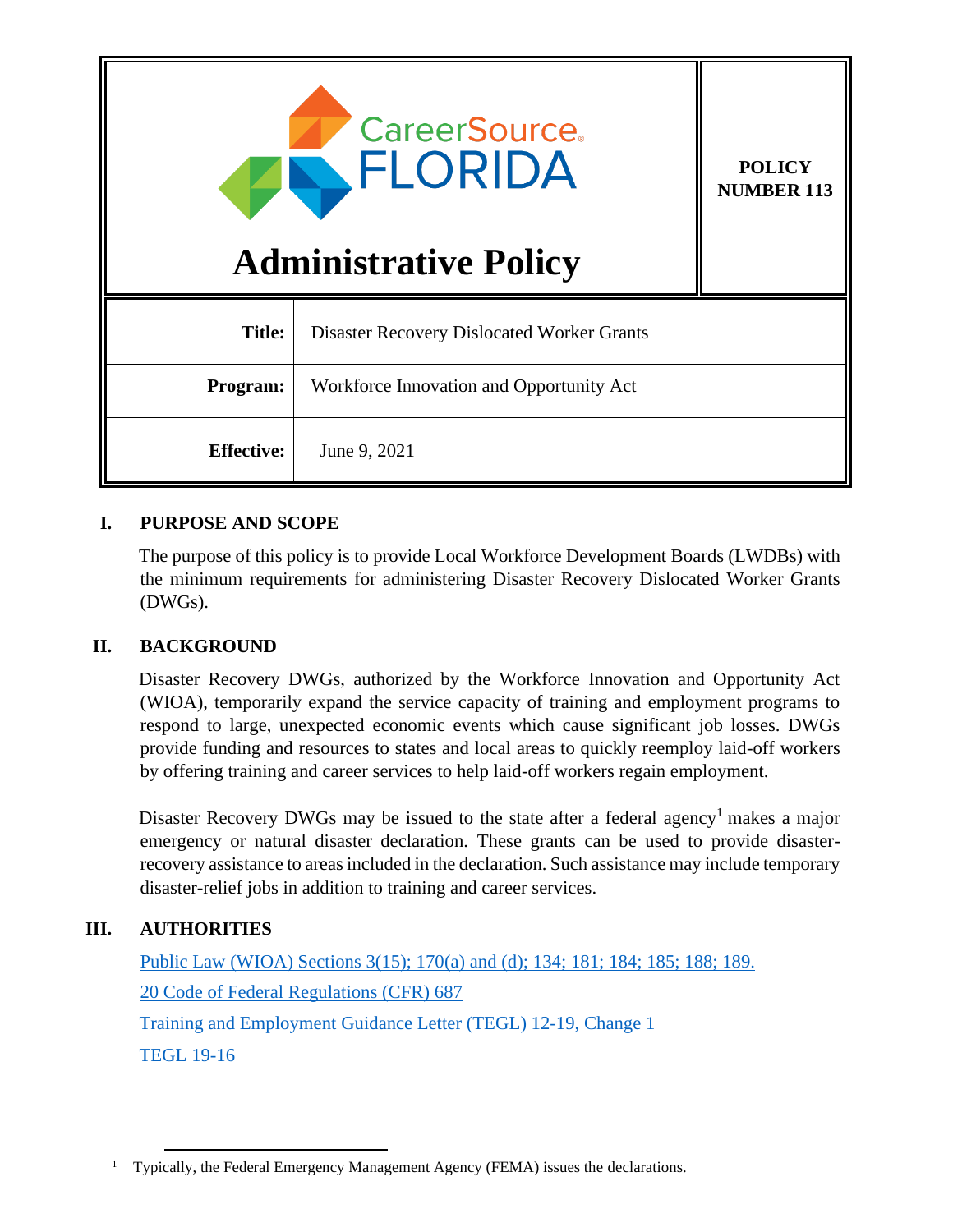## **IV. POLICIES AND PROCEDURES**

Disaster Recovery DWGs are meant to address situations beyond those that are the focus of WIOA formula funds. Disaster Recovery DWGs enable areas impacted by a disaster to employ workers in jobs assisting in recovery and humanitarian efforts, as well as to provide training opportunities that support customers in accessing employment.

When an emergency or disaster has met the criteria for disaster grant funding, the Florida Department of Economic Opportunity (DEO) will coordinate with the impacted local area(s) to assess the need for clean-up and humanitarian efforts, ascertain the availability of eligible individuals to perform the disaster relief work, and provide technical assistance on the application process and operational considerations.

If a need for disaster grant funding is identified, DEO will work with impacted local areas interested in participating to submit either:

- a) An emergency application within 15 days of the disaster declaration using an abbreviated format to facilitate rapid implementation of services (followed by a full application within 60 calendar days of award notification if funding is approved); or
- b) A full application within 60 calendar days of the disaster declaration which must include a narrative describing the project and services, a list of worksites in each county, job titles for the temporary positions being created, and line item budget for each participating county.

## **A. Funding of Disaster Recovery DWGs**

The United States Department of Labor (DOL) issues its funding decision within 45 calendar days of receipt of a valid application. If the application is approved, DEO will notify the participating LWDBs of their sub-grant award amounts.

DEO distributes funds to LWDBs in areas affected by a federal disaster/major emergency declaration, based on identified needs and availability of funds. DEO is responsible for ensuring that funds are expended in compliance with grant requirements and for deobligating and re-obligating funds to meet ongoing needs.

Funds are released to LWDBs through Notices of Grant Award/Fund Availability (NFAs) which describe special grant conditions. An NFA may include grant conditions that restrict the application of some of the provisions of this Policy. Disaster grants are issued incrementally. A maximum funding level will be approved, but a lesser amount will be initially disbursed. Requests for additional funds must be submitted when needed and must be supported by enrollments, completion of work goals, and expenditures.

As participating local areas require additional funding to continue operating, DEO may temporarily or permanently reduce another area's maximum funding level or allocation amount to optimize utilization of the grant resources statewide.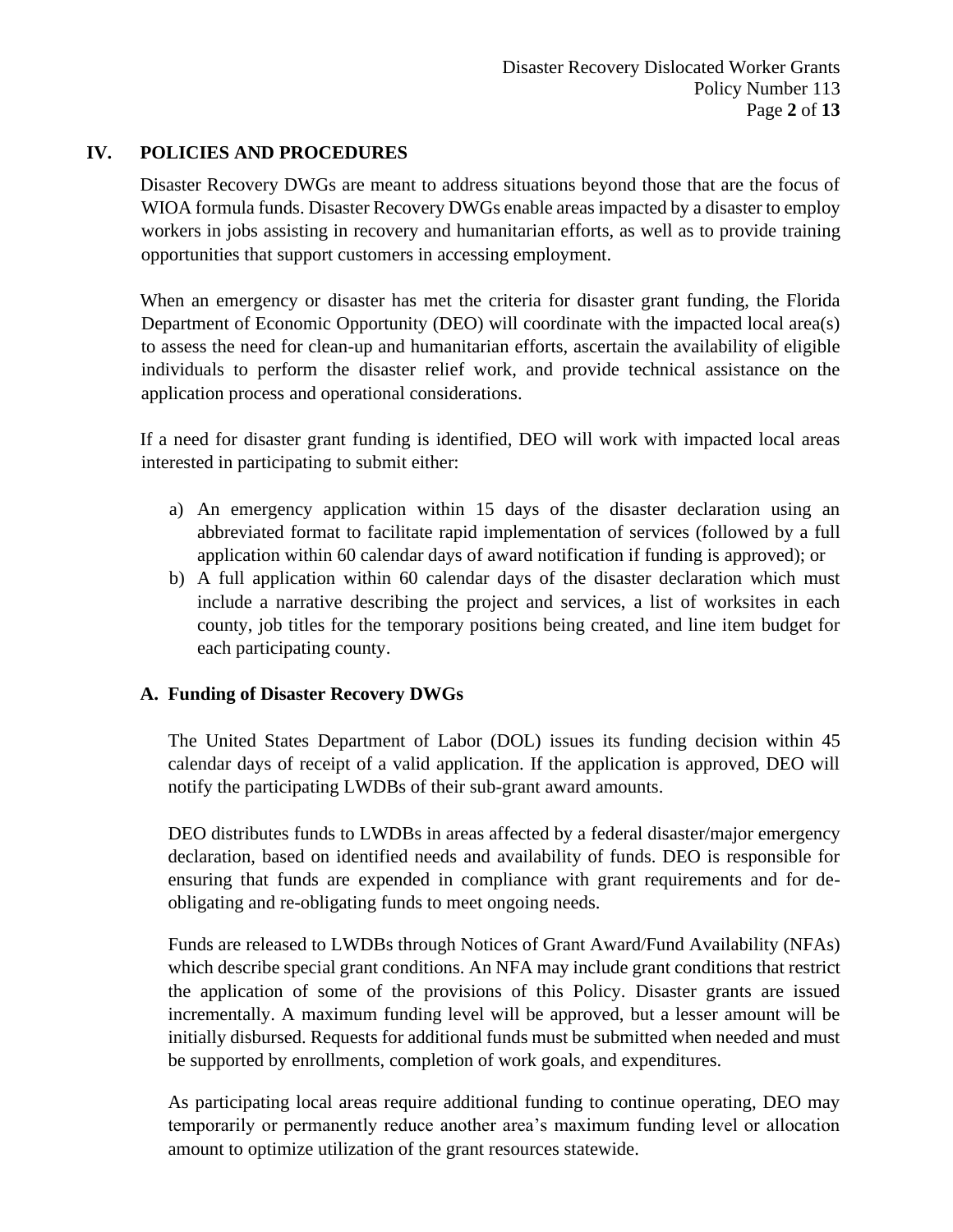# **B. Participant Eligibility**

LWDBs must ensure that individuals receiving services funded by a Disaster Recovery DWG meet at least one of the following eligibility requirements:

- a) Temporarily or permanently laid off because of the disaster;
- b) A dislocated worker as defined in WIOA section 3(15);
- c) A long-term unemployed individual; or
- d) A self-employed individual who became unemployed or significantly underemployed as a result of the disaster.

**Note**: A long-term unemployed individual for Disaster Recovery DWGs is defined as an individual who has been unemployed for six (6) out of the last 13 weeks. An individual is considered unemployed if they were not employed during the weeks in question and were available for work.

LWDBs must document eligibility<sup>2</sup> in the participant's Employ Florida program application, including, but not limited to the participant's:

- a) Citizenship or right to work<sup>3</sup>;
- b) Compliance with the Selective Service Act; and
- c) One of the four grant-specific eligibility requirements listed above.

Examples of documentation demonstrating dislocated worker status include:

- a) Letter of separation from employer
- b) Verification of Reemployment Assistance (RA) or other forms of unemployment assistance
- c) Paystubs or other payroll records showing the last day of employment
- d) Self-Attestation may be accepted as an exception and must not be used as a regular method of determining eligibility. When self-attestation is accepted due to its being the only verification method, the LWDB must describe efforts made to obtain other, independent documentation.

Circumstances surrounding the disaster may make documentation of eligibility difficult to obtain during the initial stages, however, LWDBs are required to obtain complete eligibility verification within six (6) months of the participant's enrollment or the grant closeout date, whichever occurs first. LWDBs must maintain a written local policy which describes the circumstances under which they will accept self-attestation in lieu of full documentation of eligibility. The policy must also describe when and how the LWDB will review the files of participants whose eligibility is based on self-attestation. The timeframe for such review

<sup>&</sup>lt;sup>2</sup> [TEGL 23-19](https://wdr.doleta.gov/directives/corr_doc.cfm?DOCN=9155) provides guidance on data validation to ensure the accuracy of annual reports, safeguard data integrity, and promote the timely resolution of data anomalies and inaccuracies.

<sup>&</sup>lt;sup>3</sup> A copy of the completed I-9 must be maintained in the file of a participant placed into a temporary disaster-relief position.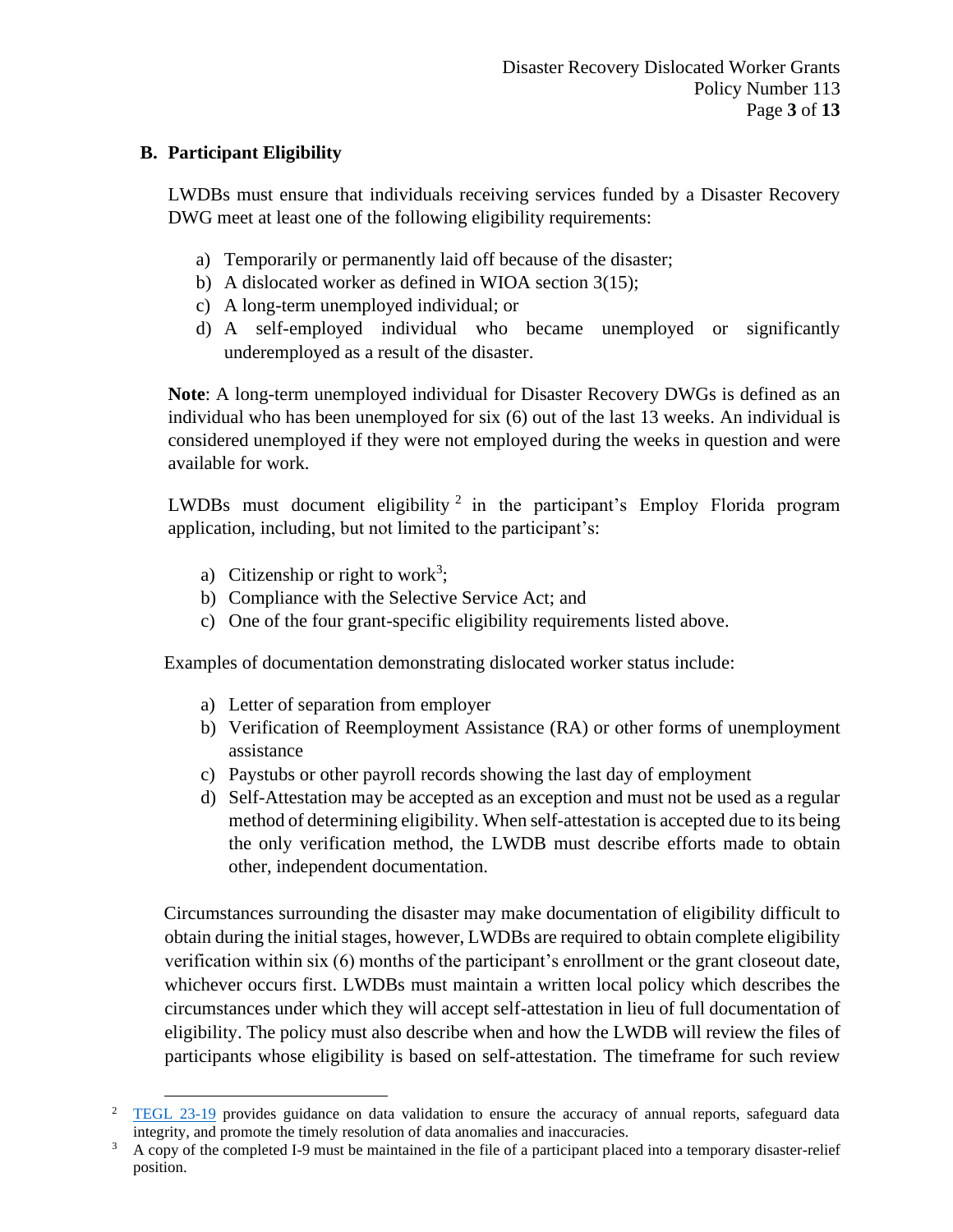may be based on the situations following a disaster but must not exceed six (6) months or extend beyond the grant closeout date.

If, during the reverification review of participants enrolled through self-attestation the LWDB discovers that it served an ineligible participant, the participant must be terminated from the program and a case note must be recorded in Employ Florida comprising the review process and subsequent determination of ineligibility. This situation will not result in a disallowed cost.

Self-employed individuals must submit documentation to establish their self-employment prior to the disaster and unemployment/underemployment due to the declared disaster through the following:

- a) Self-Attestation describing the impact of the disaster, supported by one of more of the following:
	- i. Federal tax return and/or evidence of payment of estimated taxes to the Internal Revenue Service (IRS)
	- ii. Evidence of business closure
	- iii. Business ledger
	- iv. Business license
	- v. Customer/client verification
- b) Self-attestation may be accepted as an exception if other documents are not available (and are subject to re-verification). When self-attestation is accepted due to its being the only verification method, the LWDB must describe efforts made to obtain other, independent documentation.

To verify that an individual was unemployed six (6) out of the last 13 weeks, the following documentation may be used:

- a) Self-attestation supported by wage records for the quarter in which the WIOA application is taken (and previous quarter if relevant)<sup>4</sup>.
- b) Self-attestation may be accepted as an exception if other documents are not available (and are subject to re-verification). When self-attestation is accepted due to its being the only verification method, the LWDB must describe efforts made to obtain other, independent documentation.

**Note**: If wage records indicate that there may be a discrepancy between the selfattestation and the reported earnings, the LWDB must follow up to resolve the discrepancy.

<sup>&</sup>lt;sup>4</sup> Probative wage records will not be available at the time of application and must be verified the following quarter(s).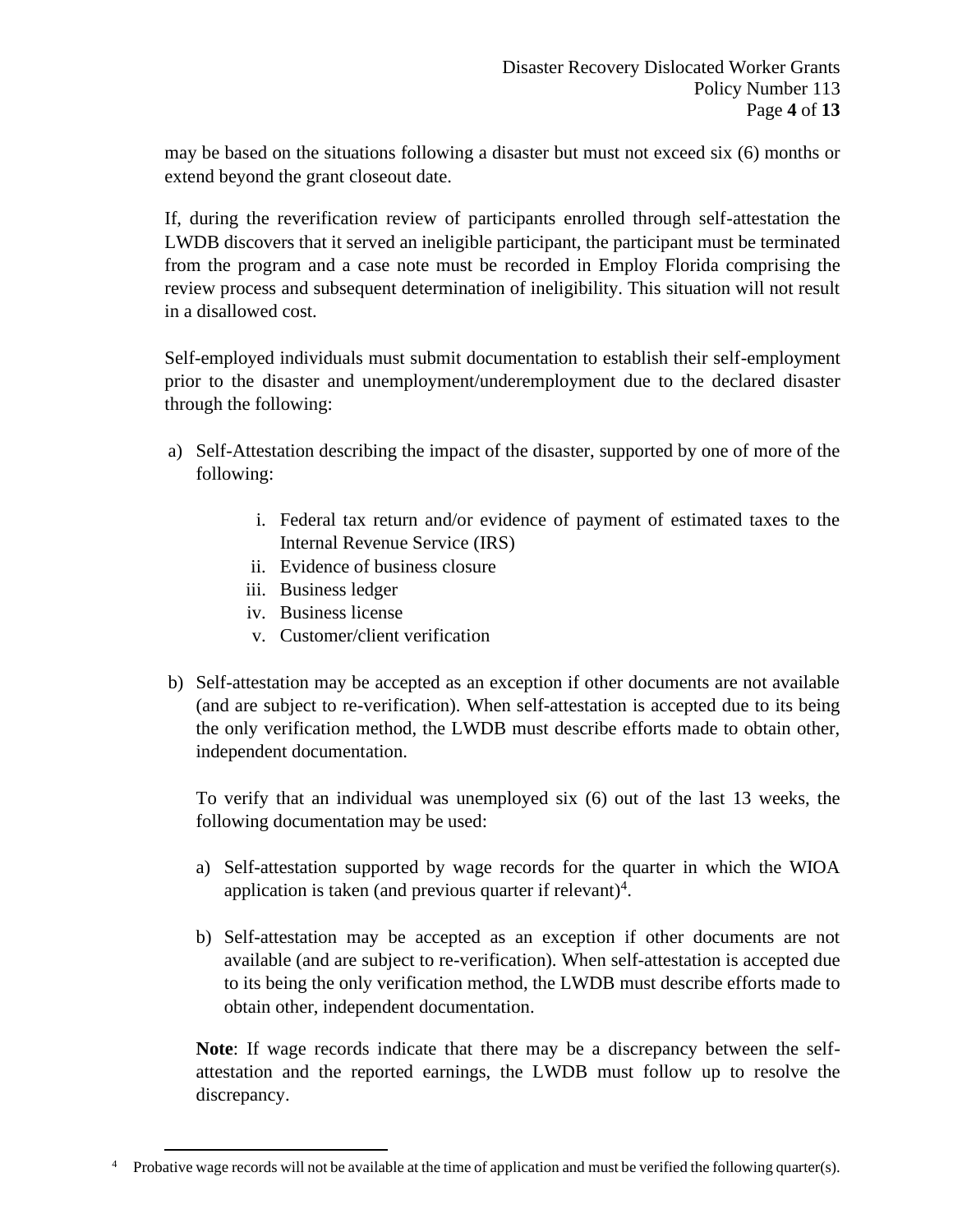#### **C. Veteran and Eligible Spouse Priority of Service**

Covered persons (veterans and eligible spouses) determined eligible for services under a Disaster Recovery DWG must receive priority over non-covered persons in accordance with Administrative Policy 111: Priority of Service for Veterans and Eligible Spouses.

## **D. Disaster Recovery DWG Allowable Activities**

In most cases, Disaster Recovery DWG projects must include a temporary disaster relief employment component<sup>5</sup>. Participants may be enrolled into temporary disaster relief employment, as well as career and training services, concurrently, sequentially, or as standalone services. However, certain Disaster Recovery DWGs may limit the availability of certain activities as specified within the accompanying NFA.

Prioritization of types of services must be determined in coordination with local emergency planning and recovery agencies.

## **1. Temporary disaster relief jobs**

Disaster-relief employment is temporary employment of eligible individuals for the purposes described in WIOA Section  $170(b)(1)(B)$  and (d), 20 CFR 687.180(b) and (c), and TEGL 12-19. LWDBs must demonstrate that disaster-relief employment created under a Disaster Recovery DWG aligns with the categories of humanitarian assistance or cleanup activities. Post-disaster response and recovery activities address needs associated with mass care/sheltering, public health and health care, (re)housing, debris/infrastructure removal and repair, support to business owners, emotional/psychological support, public health and health care, and mitigation  $6$ activities.

Humanitarian assistance provided by temporary disaster-relief workers generally includes actions designed to alleviate suffering and maintain human dignity in the immediate aftermath<sup>7</sup> of disasters. The humanitarian assistance provided by disasterrelief workers must relate directly to needs created by the disaster and economic consequences due to the disaster. Disaster-relief positions that deliver humanitarian assistance to address humanitarian needs cannot be used to fund the actual humanitarian aid. For example, funding could be used to support food delivery workers at food shelters but not the food itself.

<sup>&</sup>lt;sup>5</sup> Note that Disaster Recovery DWGs due to the relocation of evacuees from a disaster-affected area do not require a temporary disaster-relief employment component.

<sup>6</sup> Allowable mitigation activities are those that are directed at correcting existing damage. Activities that are in preparation for future disasters are not allowed.

 $<sup>7</sup>$  The immediate aftermath involves time and causality. With every declared disaster, there will be physical damage</sup> which results in the dislocation of individuals, families, and businesses, as well as economic and emotional damage. Temporary disaster-relief workers may be provided to help deal with these crises since they are the immediate consequence of the disaster for the time necessary to help affected individuals recover.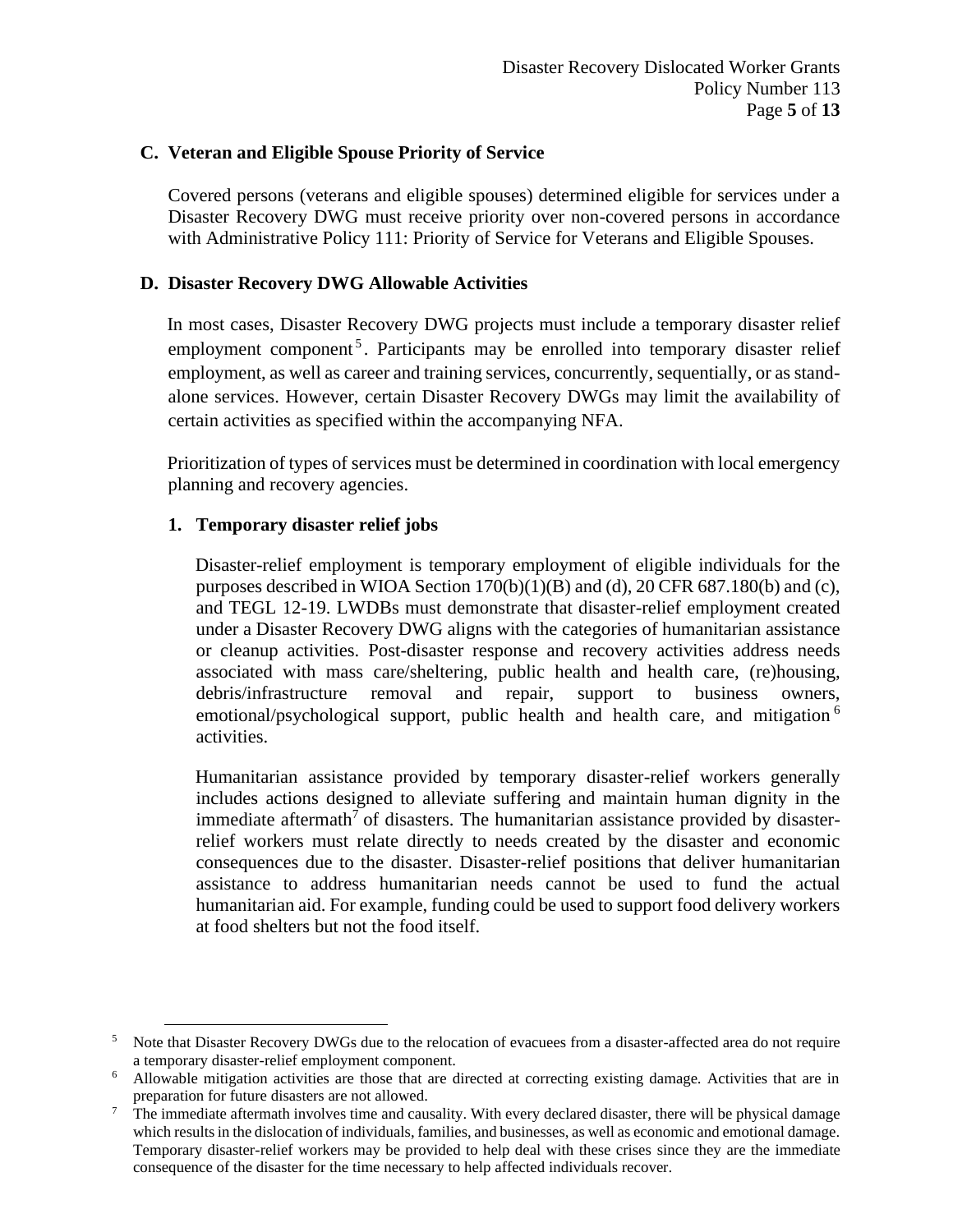Eligible participants may be enrolled into temporary disaster-relief jobs under a Disaster Recovery DWG for up to 12 months or 2,080 hours, unless DOL approves an extension for up to an additional 12 months through a grant modification.

Participants must be paid the higher of the comparable rate of pay for individuals employed in similar occupations by the same employer, and no less than the federal or state minimum wage. In accordance with WIOA Section  $181(a)(1)(A)$ , generally, participants must be compensated at the same rates, including periodic increases, as employees who are similarly situated in similar occupations by the same employer and who have similar training, experience, and skills.

Where applicable, fringe benefits should be paid in accordance with the policies of the worksite employer. If other employees of the worksite employer are doing similar work and receiving hazard pay, disaster-relief temporary workers can also be paid hazard pay rates for their work<sup>8</sup>.

## **2. Training and career services**

Training and career services, as described in local policies and procedures, may be offered to eligible participants to help them obtain (re)employment that leads to selfsufficiency when they are unlikely to return to their prior employment. These services may include, for example, job search/job readiness activities, literacy instruction including English as a second language, occupational skills training and/or work-based training for career pathways that lead to high-demand jobs in high-growth industries.

Participants must meet eligibility requirements and/or prerequisites detailed in WIOA section 134(c)(2) and (3), 20 CFR 680 and other DOL guidance for accessing specific services. An Individual Employability Plan must detail the need for training services as well as certain individualized career services, such as work experiences, literacy/GED prep/ESOL, short-term prevocational services, out-of-area job searches/relocation.

## **3. Supportive services**

Supportive services are allowable to enable a participant's involvement in grant activities*.* Supportive services for a Disaster Recovery DWG must align with the LWDB's supportive service policy and be consistent with WIOA and state requirements<sup>9</sup>. Transportation, childcare, and dependent care are examples of allowable supportive services, as are tools, protective clothing, etc.

In order to be ready to respond to natural disasters/major emergencies, LWDBs should include in their local policies and procedures supportive services that may be unique to potential disaster/emergency situations. For example, there may be a need for insect repellent for individuals conducting cleanup of damaged public property—a supportive

Overtime is allowable.

<sup>9</sup> See 20 CFR 680.900, *et seq,* and CareerSource Florida [Administrative Policy AP-109, Supportive Services](http://floridajobs.org/docs/default-source/lwdb-resources/policy-and-guidance/guidance-papers/2021-guidance-papers/adminpol109_wioa_supportiveservicesandneedsrelatedpayments---final-02-22-21.pdf?sfvrsn=81714db0_2) and [Needs Related Payments.](http://floridajobs.org/docs/default-source/lwdb-resources/policy-and-guidance/guidance-papers/2021-guidance-papers/adminpol109_wioa_supportiveservicesandneedsrelatedpayments---final-02-22-21.pdf?sfvrsn=81714db0_2)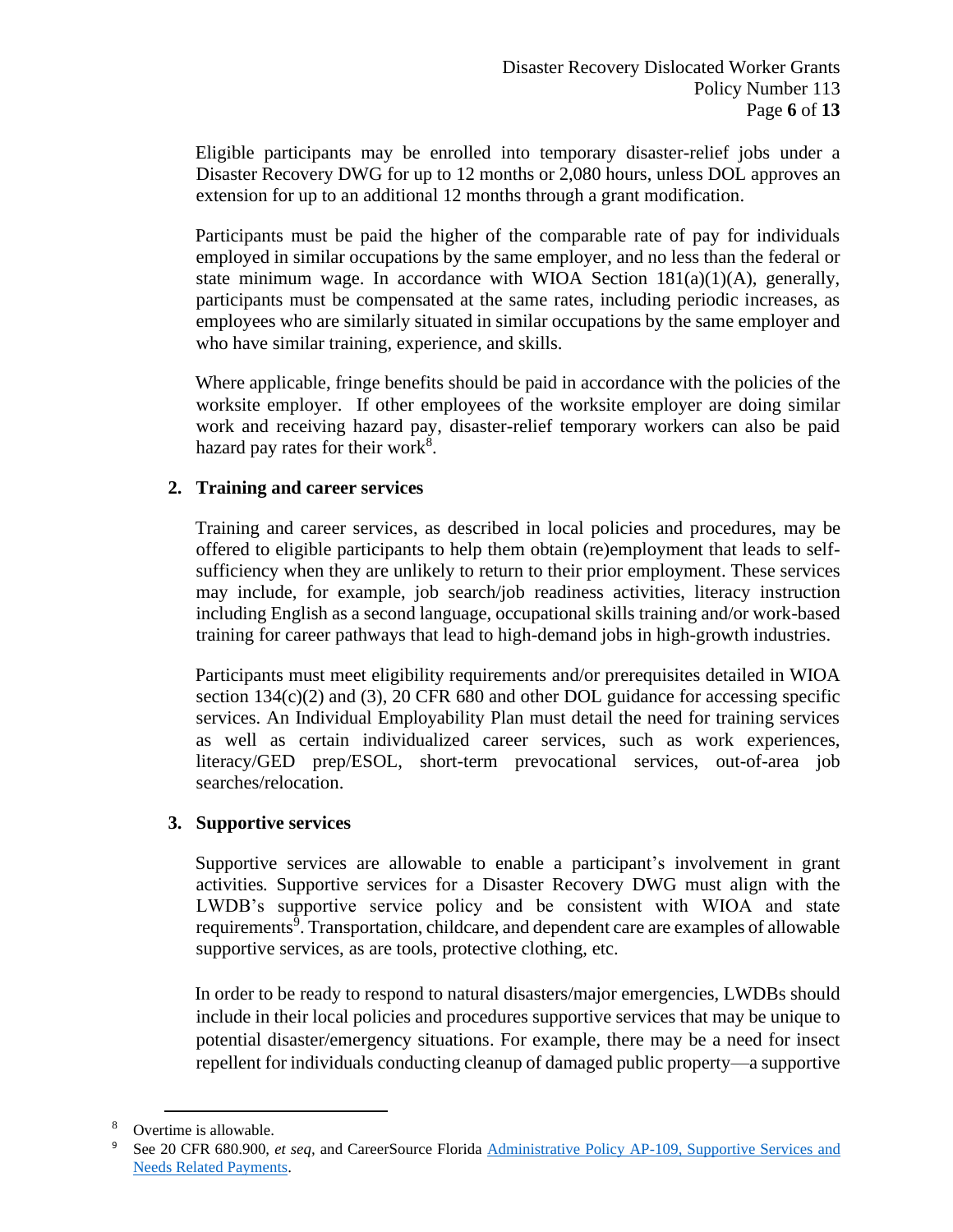services that an LWDB might not provide under normal circumstances<sup>10</sup>. Additionally, LWDBs should describe in their policies and procedures how they will deal with extraordinary circumstances that may arise due to a declared disaster.<sup>11</sup>

Needs-Related Payments (NRP) may be made to those individuals enrolled in training services who do not qualify for or have exhausted benefits under RA or Disaster Unemployment Assistance (DUA). WIOA section 134(d)(3)(B) limits the availability of NRP for dislocated workers as follows: "a dislocated worker who has ceased to qualify for unemployment compensation may be eligible to receive needs-related payments under this paragraph only if such worker was enrolled in training services— (i) by the end of the 13th week after the most recent layoff that resulted in a determination of the worker's eligibility for employment and training activities for dislocated workers under this subtitle; or (ii) if later, by the end of the 8th week after the worker is informed that a short-term layoff will exceed 6 months." LWDBs should address how they may facilitate providing NRPs to dislocated workers who need training to become re-employed.

**Note**: Individuals who receive wages from disaster-relief temporary jobs are not eligible for NRPs.

#### **4. Program outputs and performance outcomes**

With the issuance of TEGL 12-19, Change 1, DOL is requiring states to describe measurable goals with milestones and timelines when DEO submits full applications<sup>12</sup> and modification requests $^{13}$ .

LWDBs must provide measurable goals with milestones and timelines in the following areas:

- a) Planned number of participants to be served in temporary disaster-relief employment
- b) Planned worksite employers with description of worksites, tasks, length of time needed, and number of workers needed<sup>14</sup> (and, for modifications, percentage of work completed)

<sup>&</sup>lt;sup>10</sup> The COVID-19 pandemic saw a need for personal protective equipment, as well as electronic tablets and access to the Internet for remote temporary disaster-relief positions.

<sup>&</sup>lt;sup>11</sup> In response to the COVID-19 pandemic, DOL informed DWG grantees that it might permit exceptions to allow grantees to pay relocation and lodging costs for medical personnel as described in th[e COVID-19 DOL](https://www.dol.gov/agencies/eta/coronavirus) Frequently [Asked Questions](https://www.dol.gov/agencies/eta/coronavirus) (FAQs), even if such costs are typically not covered by state or local policy. A request for this limited exception must be included in an application for a COVID-19 DWG or in a grantee's modification request. It must include enough justification and be approved by the Grant Officer before a grantee begins paying relocation and lodging expenses as described in the COVID-19 DOL FAQs. Note that the relocated workers must meet the eligibility requirements described above.

 $12$  A full application is due within 60 to 90 days from the Disaster Declaration date.

<sup>&</sup>lt;sup>13</sup> Modification requests are submitted to request additional funds or to make substantive changes.

<sup>&</sup>lt;sup>14</sup> For example, City of XX Parks & Recreation, debris cleanup for 12 city parks, anticipated time frame 12 months, number of workers: 12 laborers and two supervisors.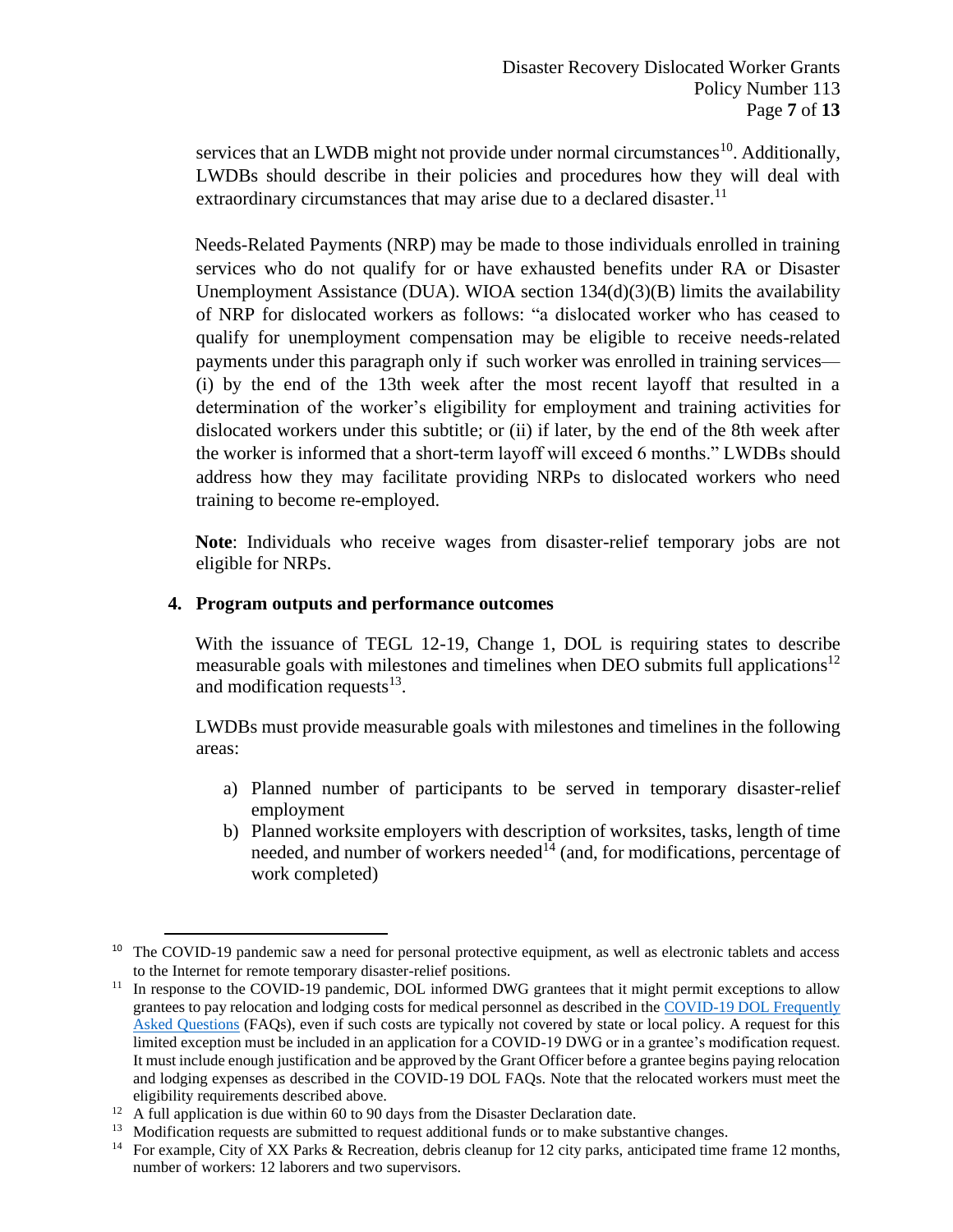- c) Planned number of participants to be enrolled in training, including on-the-job training, targeted industries and occupations, anticipated length of training
- d) Planned number of participants to be enrolled in work experiences, types of work experience sites, anticipated length of activity
- e) Planned number of participants to receive supportive services, types of supportive services
- f) Planned number of participants to be placed in employment upon completion of grant activities
- g) Planned other outcomes, such as continuation in training/other WIOA services after the grant ends, credential attainment

LWDBs must provide information to DEO to describe their planned levels of service and planned expenditures. Progress is tracked monthly through a review of participant data in Employ Florida and financial information entered in DEO's financial management systems. LWDBs must also use provide planned worksite information and submit monthly updates to DEO. Such information is to be submitted via the [DWG@deo.myflorida.com](mailto:DWG@deo.myflorida.com) mailbox.

For participants who only receive disaster relief employment, the same performance data collection requirements apply as for other DWG participants. However, participants who receive only disaster relief employment are not included in the primary indicators of performance unless they receive other allowable career and training services provided through the grant or through co-enrollment in another WIOA core or partner program that shares a common exit with DWG in the state's common exit policy.

However, performance outcomes are measured for individuals enrolled in training and/or career services through the grant or through co-enrollment in another WIOA or partner program that shares a common exit. Consequently, LWDBs are responsible for performance outcomes for any Disaster Recovery DWG-funded participant who receives career or training services through workforce-funded activities.

LWDBs are responsible for the placement of Disaster Recovery DWG participants into suitable, unsubsidized employment and must conduct quarterly follow-up through the 4th quarter after exit to document post-exit outcomes in the participant's Employ Florida WIOA Program Application.

#### **E. Disaster-Relief Worksites**

Disaster-relief worksites must be in the geographic area covered by the qualifying event and within the LWDB's jurisdiction. WIOA requires that cleanup activities respond to the impacts of the disaster. LWDBs must give the highest priority to clean-up of the disaster area's most severely damaged public facilities and to the cleanup and the provision of humanitarian assistance to economically disadvantaged portions of the disaster area. The administration of grant funds must be in coordination with projects administered by emergency management and disaster recovery agencies.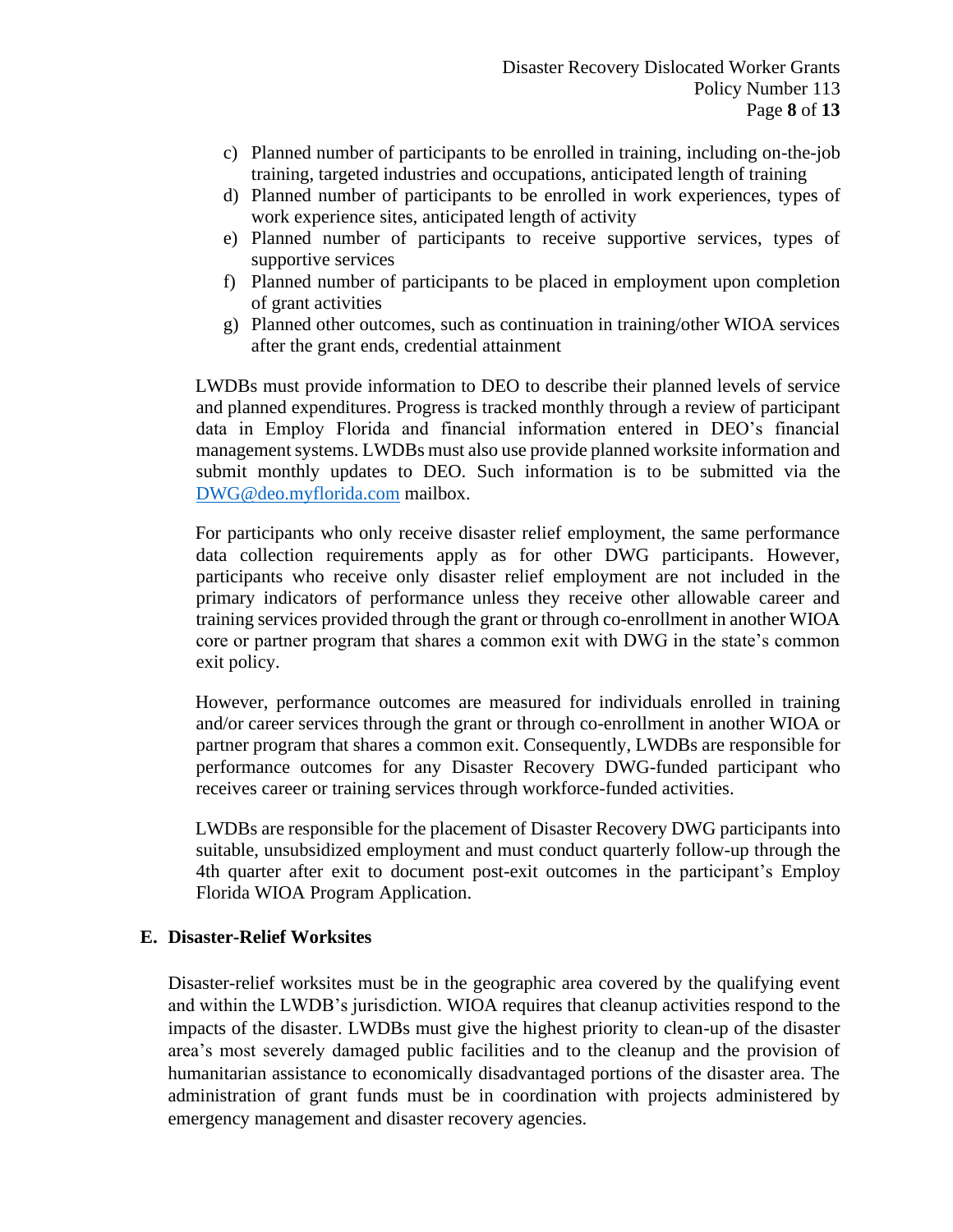**Note:** The provision of disaster-relief activities that focus on prevention and planning for future disasters is not an allowable activity for a temporary disaster-relief worker.

# **1. There is no limitation on what type of entity may be a worksite employer**<sup>15</sup> **.**

Typically, disaster-recovery worksites are governmental agencies and community/faith-based organizations (CBO). Private, for-profit worksites may also be approved to host eligible temporary disaster-relief workers under the following conditions:

- a) The LWDB's policies and procedures establish a priority of disaster-relief activities in coordination with the county's disaster-recovery team <sup>16</sup> that identifies the need for and use of private for-profit worksites, as applicable;
- b) The delivery of temporary disaster-relief activities through a private for-profit worksite is coordinated through a governmental entity or CBO; and
- c) The funding of temporary disaster-relief positions shall not duplicate or supplant other funding.

# **2. Work on private properties is authorized under the following circumstances:**

- a) The specific work on private properties has been approved by DOL;
- b) The work is necessary to remove health and safety hazards to the larger community located on private lands or around homes or other structures and only to return them to a safe and habitable level and not to improve them  $17$ ;
- c) The work is intended to address or alleviate specific economic or employmentrelated impacts of the disaster, such as clean-up work needed for disasteraffected employers to resume operations<sup>18</sup>;
- d) Priority is to be given to older individuals and individuals with disabilities; and
- e) Funds may not be used to cover the cost of materials to do repairs.

LWDBs must establish policies and procedures to implement disaster-recovery work on private properties that include the following provisions:

- a) How work on private properties falls within the LWDB's priority of disasterrelief activities;
- b) How the LWDB will ensure that priority is given to the homes of older individuals, individuals with disabilities. A second priority is for the homes of low-income individuals;

<sup>&</sup>lt;sup>15</sup> Under previous guidance, only governmental and nonprofit entities were allowable worksites.

<sup>&</sup>lt;sup>16</sup> In some communities, groups are sanctioned by the County Emergency Operations Center, and any number or type of non-profits could be the county's proxy for disaster relief activities. (This may include the Red Cross, Salvation Army, United Way, faith-based groups and others.)

<sup>&</sup>lt;sup>17</sup> For example, fallen trees on private properties that become a hazard to the community or debris fields from storm adjacent to a navigable waterway and at risk of clogging the waterway water could be removed.

<sup>&</sup>lt;sup>18</sup> If the cost of repairs to a damaged structure is to be covered by insurance, only stabilizing activities may take place, such as placement of tarps on roofs, removal of damaged sheetrock and insulation, etc.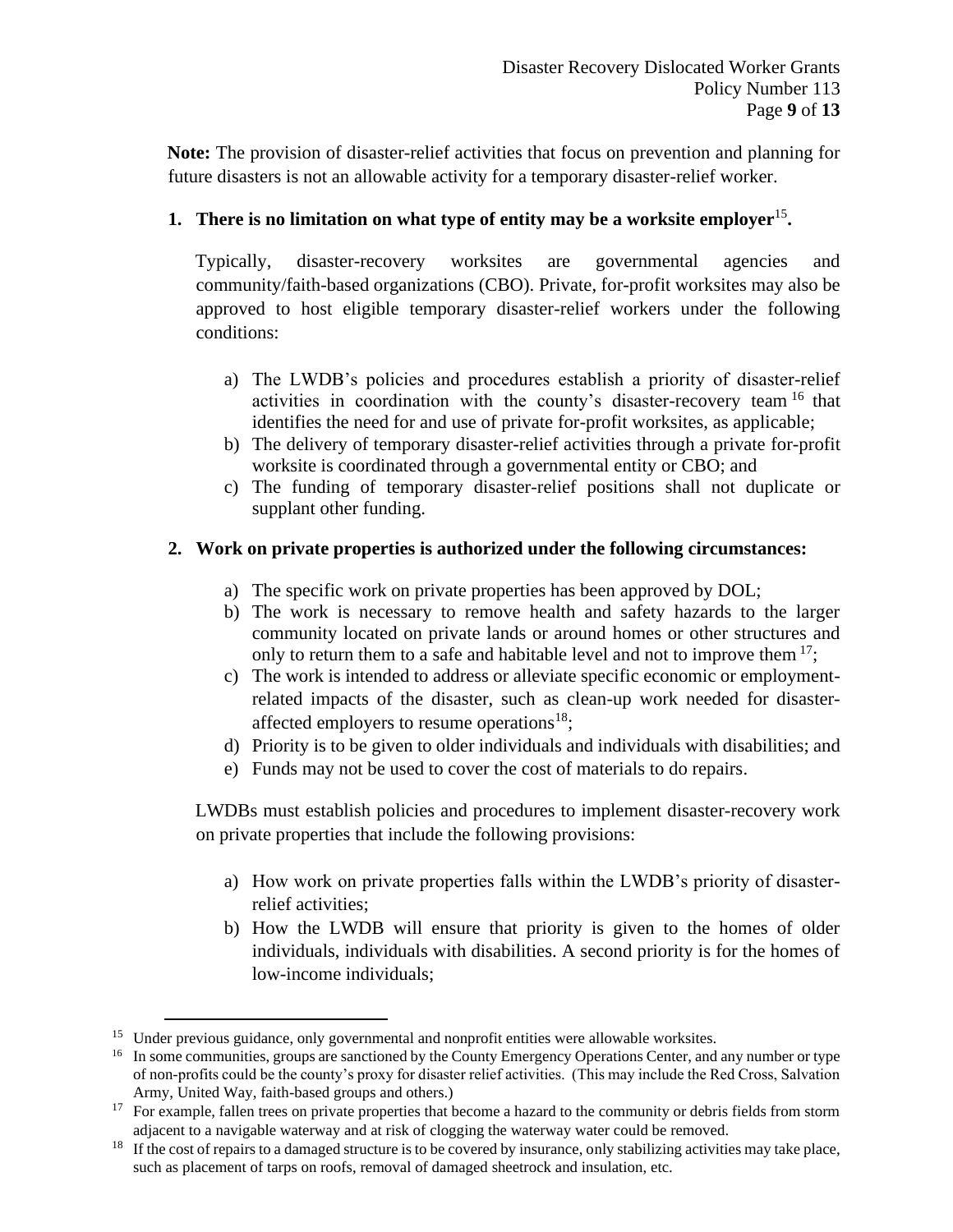- c) Submission to DEO of requests to have temporary disaster-relief workers work on private properties for DEO to seek DOL approval; and
- d) DOL approves the worksite/temporary-relief job.

# **3. Coordination with FEMA and non-duplication of funds**

Disaster-relief activities must be coordinated with the appropriate local emergency management agencies to avoid duplication of benefits<sup>19</sup> and ensure that grant activities appropriately respond to the affected community's needs after a disaster. LWDBs must also coordinate with federal agencies responding to the disaster either through direct contact or through state or local agencies working with the federal agencies.

As FEMA and Disaster Recovery DWG funds can pay for similar services, the best way to ensure that the LWDB is not duplicating FEMA funding is to obtain a written statement from the county, city and/or non-profit as to what services and/or funding FEMA is or will be supplying to the entity and what disaster-recovery services will be provided by disaster-relief temporary workers. This will provide documentation to show that Disaster Recovery DWG funds are not duplicated with FEMA funded services/activities. The written statement should include a brief description of what staff, equipment, supplies, etc., are being paid through FEMA vs. Disaster Recovery DWG sources. When a Disaster Recovery DWG funded disaster-relief temporary job participant works at a site which is later approved for FEMA reimbursement, and it is time for FEMA to reimburse the costs of the project, the wages of the temporary job participants must be deducted from the cost of the project before FEMA reimburses 75% of the cost of the project to the local government.

LWDBs must establish policies and procedures that describe how the LWDB will assess the availability of other resources, such as assistance from FEMA, private insurance, etc. to ensure non-duplication of funds and recover grant funds when other funds become available for the same activities. The established policies and procedures must also address a plan to recover grant funds expended for activities or services for which other funds become available from FEMA, public or private insurance, or other available resources.

**Note**: Disaster Recovery DWG funds may not be used to match FEMA funds.

# **4. Use of equipment for temporary disaster-relief workers**

Generally, Disaster Recovery DWG funds may not be used to purchase equipment<sup>20</sup>. Administrative Policy 87 [Prior Approval Administrative Policy for Local Workforce](https://floridajobs.org/docs/default-source/lwdb-resources/lwdb-grants-management/guidance-papers/2017-guidance-papers/federal_grant_award-priorapprovaladministrativepolicyrwb.pdf?sfvrsn=717e75b0_2)  [Development Boards](https://floridajobs.org/docs/default-source/lwdb-resources/lwdb-grants-management/guidance-papers/2017-guidance-papers/federal_grant_award-priorapprovaladministrativepolicyrwb.pdf?sfvrsn=717e75b0_2) requires prior approval by DEO before funds awarded to a

 $19$  Duplication occurs when a beneficiary receives assistance from multiple sources for a total that exceeds the need.

<sup>&</sup>lt;sup>20</sup> Equipment means tangible [personal property](https://www.law.cornell.edu/definitions/index.php?width=840&height=800&iframe=true&def_id=69fe794be5eab95f69a9fdcad5815f5b&term_occur=999&term_src=Title:2:Subtitle:A:Chapter:II:Part:200:Subpart:A:Subjgrp:27:200.33) (including information technology systems) having a useful life of more than one year and a per-unit [acquisition cost](https://www.law.cornell.edu/definitions/index.php?width=840&height=800&iframe=true&def_id=5acff7d5097bf48e11513f2725dc6d45&term_occur=999&term_src=Title:2:Subtitle:A:Chapter:II:Part:200:Subpart:A:Subjgrp:27:200.33) which equals or exceeds the lesser of the capitalization level established by the [non-Federal entity](https://www.law.cornell.edu/definitions/index.php?width=840&height=800&iframe=true&def_id=e70d4d5b3d21f635ea2aec391214bde6&term_occur=999&term_src=Title:2:Subtitle:A:Chapter:II:Part:200:Subpart:A:Subjgrp:27:200.33) for financial statement purposes, or \$5,000. 2 CFR 200.33.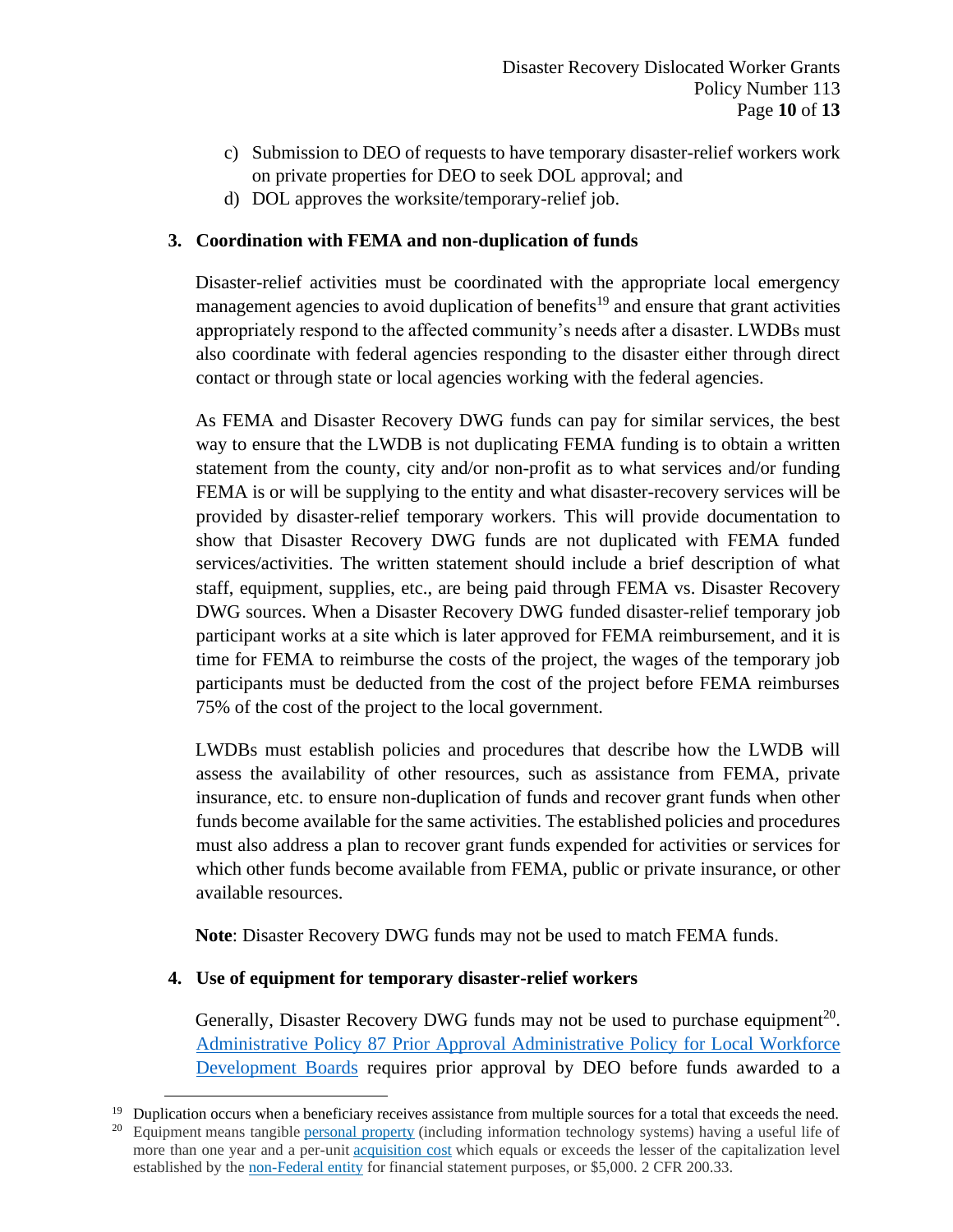LWDB may be used to purchase equipment for such cases which may be subject to exception.

If equipment needed for the temporary disaster-relief worker to complete their assigned task is not available from the worksite employer, such equipment may be rented, as allowed by the LWDB's policies and procedures $^{21}$ . Equipment rental expenses must be detailed as a separate line item in the budget(s) submitted by LWDBs to DEO.

## **5. Prioritizing Disaster-Relief Worksites**

LWDBs must be prepared to deploy the most appropriate temporary disaster-relief jobs based on the criteria listed in TEGL 12-19, as well as through consultation with local government, community and faith-based organizations, economic development and industry stakeholders, etc. Priorities for the types of disaster-relief jobs should be based on an assessment of the following factors:

- a) Physical impact on public properties
- b) Human impact on the elderly, people with disabilities, low-income and other special needs populations
- c) Impact on organizations that are needed to respond to the disaster or emergency (governmental, community and faith-based)
- d) Impact on local businesses, industry sectors, and the overall economic health of the area

# **6. Approval and Tracking of Worksites**

LWDBs are responsible for approving temporary disaster-recovery worksites and job duties for temporary disaster-relief workers. Worksite and job description information must be maintained and reported to DEO according to a schedule and in a format provided by DEO for each Disaster Recovery DWG. Worksite files must include:

- a) The worksite agreement between the LWDB and the employer including nonduplication requirements (see subsection 3 above);
- b) Approved job descriptions;
- c) Evidence of appropriate OSHA/safety training;
- d) Evidence that supervisor orientation<sup>22</sup> has taken place;
- e) Description of supplies and equipment needed and responsibility for providing such<sup>23</sup>; and
- f) Copies of payroll records.

**Note**: If a staffing agency is the employer of record, the agreement must describe how the staffing agency will be engaged with the worksite employer and the temporary disaster-relief employees. The agreement needs to clearly identify the roles and

<sup>&</sup>lt;sup>21</sup> Note that if the cost of the equipment rental increases the cost per temporary disaster-relief worker so that it exceeds \$20,000, DEO may need to obtain approval for the increased cost from DOL.

<sup>&</sup>lt;sup>22</sup> Worksite supervisor orientation includes allowable activities, time keeping, discipline, etc.

<sup>&</sup>lt;sup>23</sup> The worksite file identifies the supplies and equipment that will be needed for the temporary disaster-relief employee(s) to fulfill their job duties. As supplies are provided to individual participants, these are recorded as supportive services in Employ Florida.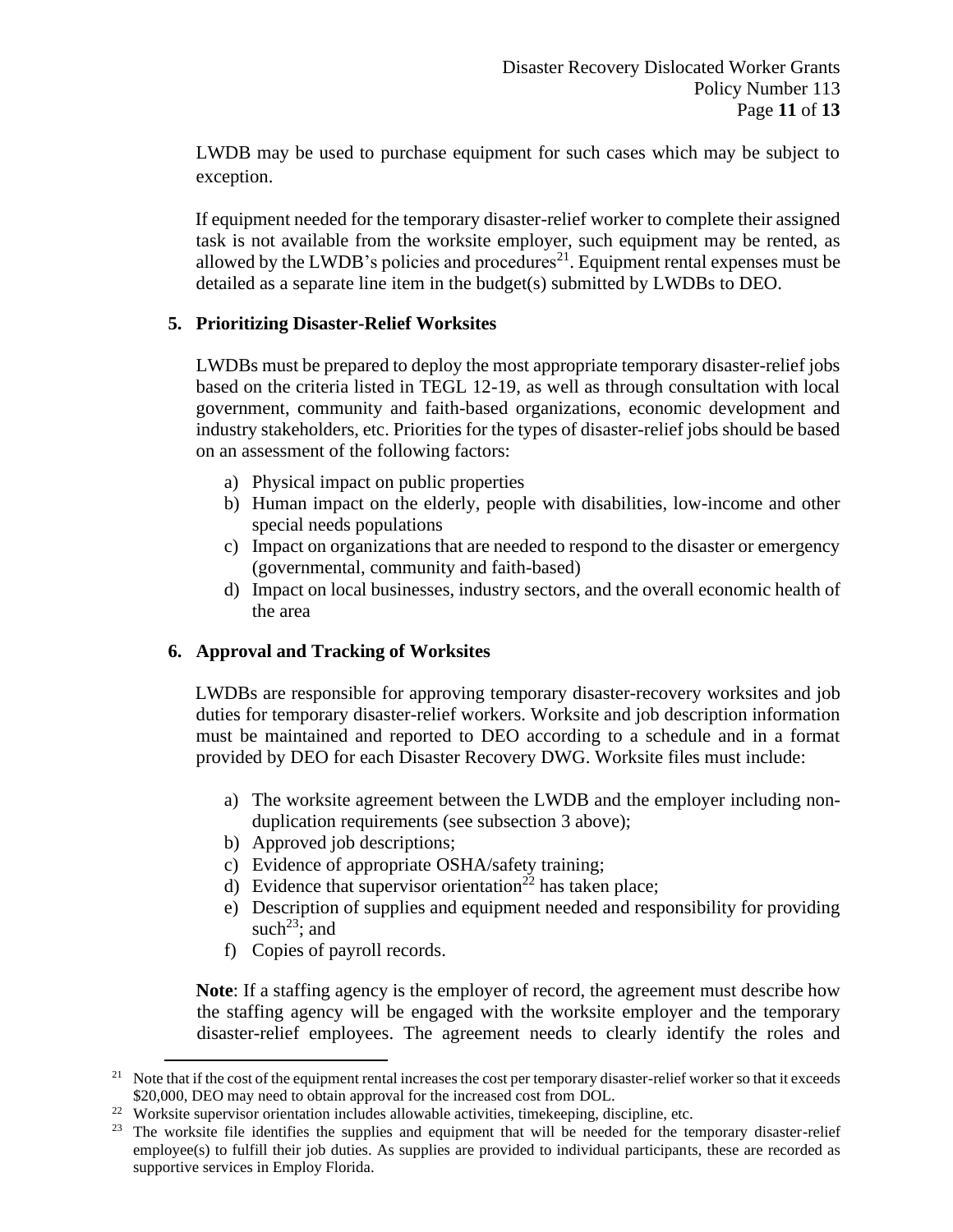responsibilities of each party, including who is responsible for day-to-day supervision, safety instruction, providing documentation of hours worked and wages paid, and compliance with labor standards in work-based activities described in WIOA section 181(b).

# **7. Employer of Record**

Each temporary disaster-relief worker must have an employer of record<sup>24</sup>. The employer of record is responsible for maintaining all personnel and payroll records related to the employment of temporary disaster-relief workers, including employer and employee withholdings, and other benefits, if applicable<sup>25</sup>. The employer of record may be responsible for unemployment claims filed by temporary disaster-relief workers when their assignment ends.

**Note**: The employer of record is required to secure workers' compensation for temporary disaster-relief workers and ensure that the workers receive adequate OSHA/security training. In any event, LWDBs are responsible for ensuring and maintaining documentation that worker orientation and OSHA/safety training has occurred.

DEO may procure a contract with a staffing agency to be the employer of record for temporary disaster-relief workers. Such a contract is available to LWDBs, but LWDBs may make their own arrangements for selecting an employer of record for their Disaster Recovery DWG. LWDBs may issue purchase orders with the DEO-procured staffing agency for the placement of temporary workers in a Disaster Recovery DWG project pursuant to DEO's contract with the staffing agency.

## **F. Monitoring**

LWDBs must adopt local policies and procedures to implement and monitor the state and federal requirements.

Each worksite must be monitored by the LWDB as part of its formal programmatic & fiscal monitoring plan. The formal monitoring must be conducted by an independent person or entity not engaged in worksite development/management or case management. The worksite monitor must engage with worksite supervisors and temporary disaster-relief workers on-site<sup>26</sup>. Monitoring visits must be documented in a written report and address corrective actions, as needed.

If at any time, the LWDB becomes aware of temporary disaster-relief workers being employed in activities that are not disaster-relief activities, immediate action must be taken to remedy the finding and/or terminate the agreement.

<sup>&</sup>lt;sup>24</sup> The LWDB, a staffing agency, or another entity may be the employer of record.

<sup>25</sup> Payroll records can be electronic or physical.

<sup>&</sup>lt;sup>26</sup> A virtual meeting via video and audio conferencing must be conducted when on-site visits are not safe.